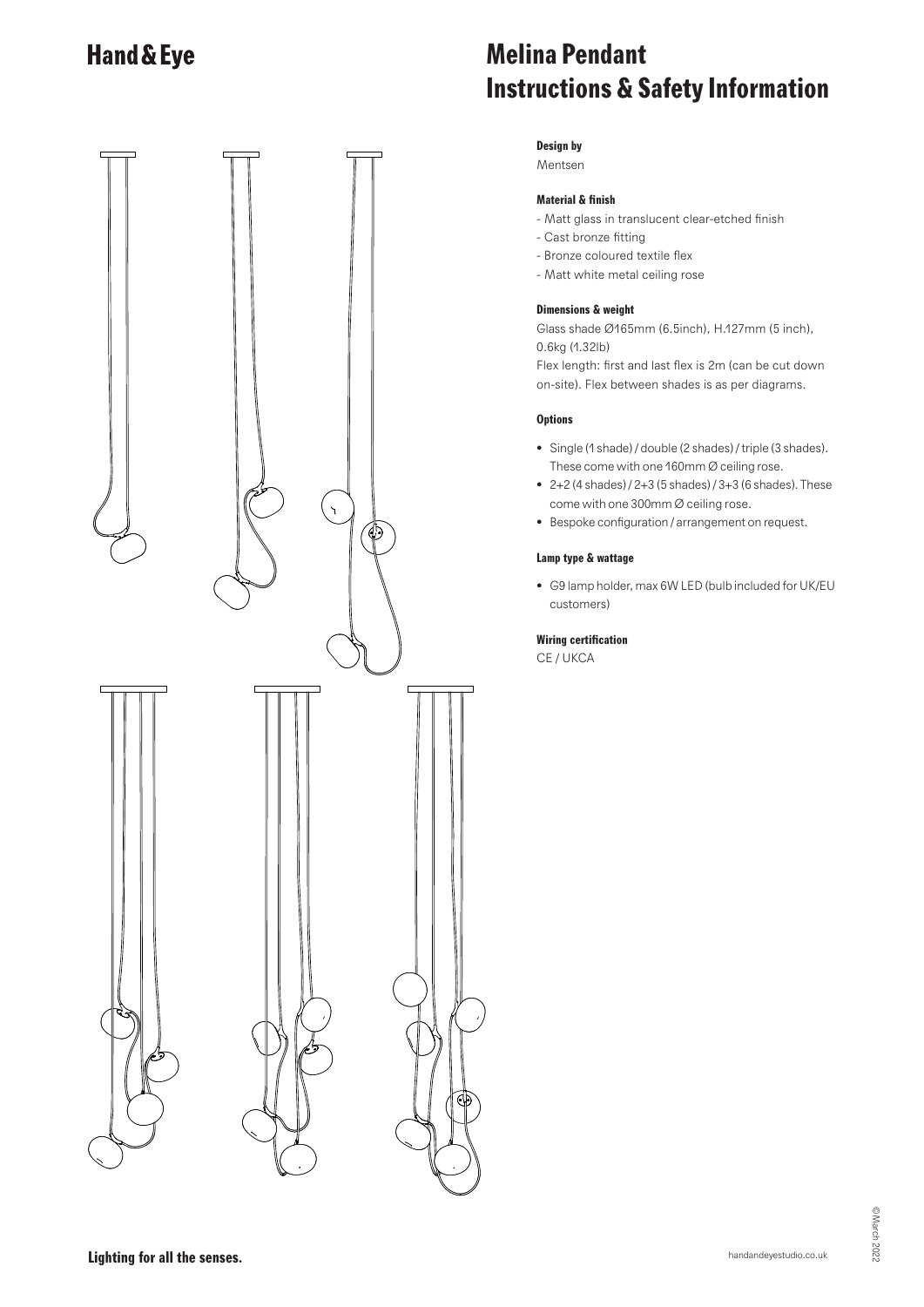# **Melina Pendant Light Safety Information**

- Please read these instructions IN FULL and carefully BEFORE commencing assembly and installation.
- We recommend the use of a professional trades person with suitable qualifications for the installation of electrical lights.
- Install the light in conformity with all relevant local building codes and regulations.
- Make sure mains power is off during installation.
- Make sure that the light is securely mounted to the ceiling or wall and that there is a suitable substrate for this.
- Ensure you are working from a safe platform or ladder if working at height.
- Do NOT use a lightbulb of more than 6W LED per lampholder.
- Take care with the glass shade as this can break if it is hit hard enough.
- If at any point your lightbulb breaks then, as with any light, do not touch the filament/LED part unless the power is turned off
- Always turn off the power before changing a lightbulb.
- Used electrical equipment (WEEE) should not be mixed with general household waste. Please recycle. Our products can be dismantled prior to disposal.

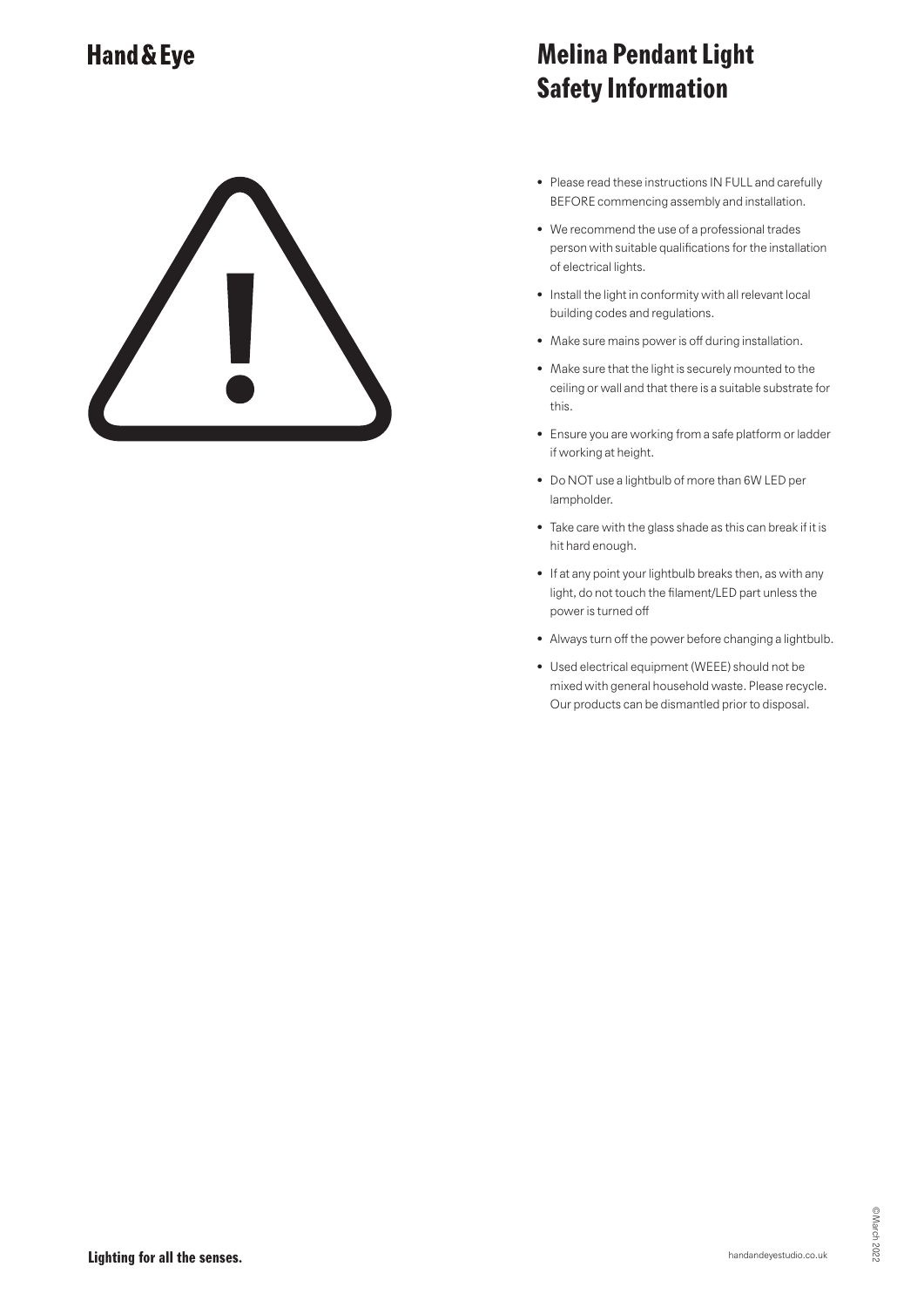#### **Diagram 1**

Exploded view (2+3 Melina version is shown)



# **Melina Pendant Light Instructions 1/4**

## **Attaching & connecting the Melina Pendant light**

The Melina pendant comes partly pre-assembled as shown in diagram 1. Items 7,6,5,4 and also 3+2 are pre assembled.

See data sheet pages for the different configurations of the Melina (single, double, triple, 2+2, 2+3, 3+3)

### **Note!**

• For UK and EU customers bulbs are pre-installed. For US customers bulbs will need to be installed, see section on changing the bulb on the last page.

#### **Components List**

1. Ceiling rose fixing plate + brass side screws

2. Ceiling rose cover

ø160mm for single/double/triple Melina

- ø300mm for 2+2, 2+3, 3+3 Melina
- 3. Cord grips with side grub screw (2 for single/double/triple, 4 for 2+2. 2+3. 3+3)
- 4. Flex cables
- 5. 'Dummy flex' silicone cable
- 1 for single/double/triple Melina, 2 for 2+2. 2+3. 3+3 Melina
- 6. Glass shade(s)
- 7. Bronze fitting(s)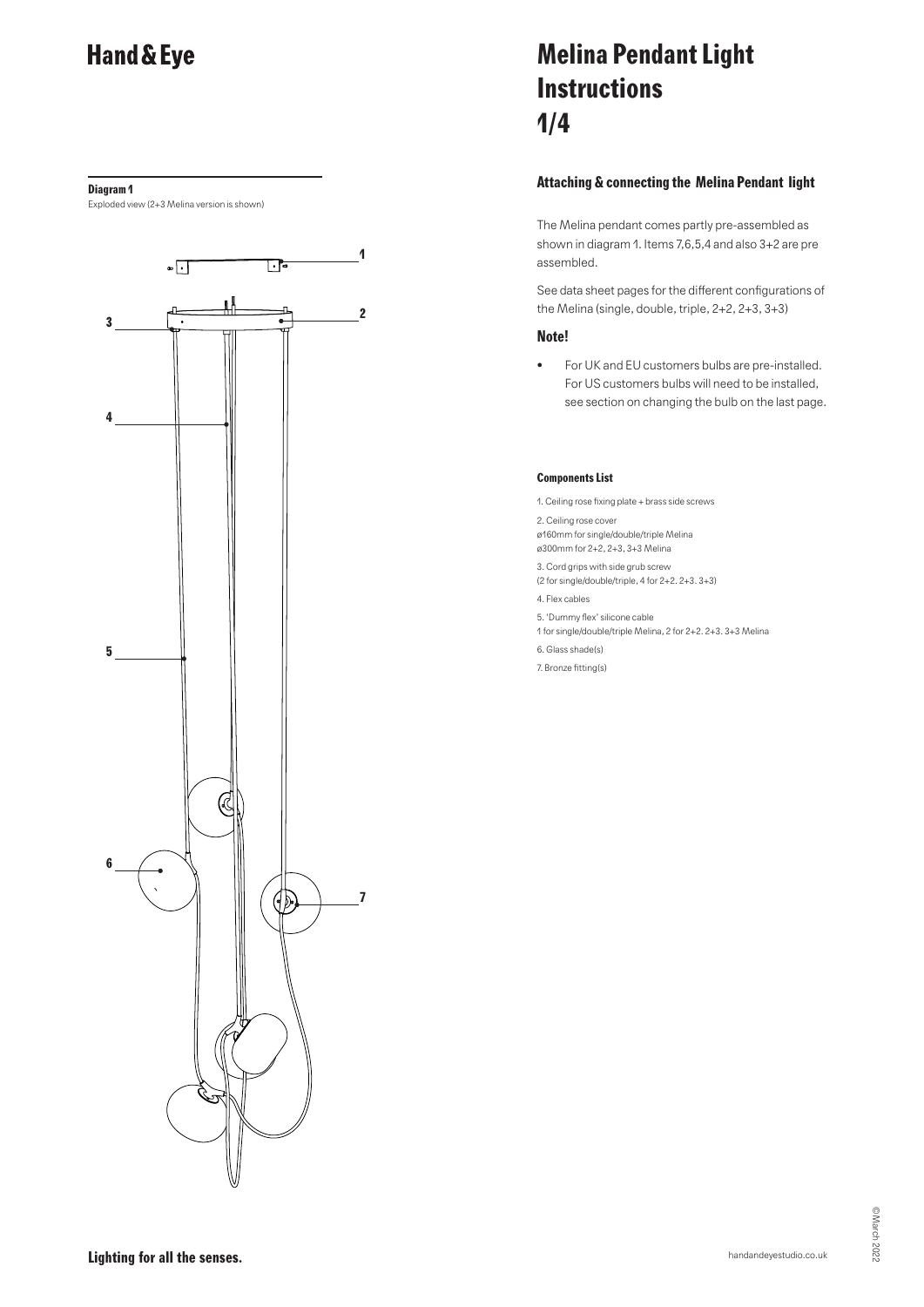#### **Diagram 2**

Attach the ceiling rose

- 1. Ceiling rose fixing plate
- 2. Screws (not supplied)
- 3. Mains power
- 4. Side fixing screws 5. Ceiling rose
- 
- 6. Cord grip with side grub screw
- 7. Power Flex
- 8. Dummy Flex



#### **Diagram 3**

Set the flex lengths

- 1. Ceiling rose cover
- 2. Cord grips with side grub screw
- 3. Flex cable
- (1 flex cable for single, double, triple options, 2 flex cables for 2+2, 2+3 and 3+3 options)
- 4. 'Dummy flex' silicone cable
- + (1 silicone cable for single, double, triple options, 2 silicone cables for 2+2, 2+3 and 3+3 options)



# **Melina Wall Light Instructions 2/4**

#### **1 Prepare the ceiling**

Make sure the ceiling location has been suitably prepared allowing for a secure fixing substrate that can take the weight of the light. Ensure the electrical supply is installed as required.

#### **2 Attach the ceiling rose fixing plate (diagram 2)**

Attach the ceiling rose fixing plate to the ceiling using suitable fixing screws (not supplied).

### **3 Set the flex length (diagram 3)**

Decide on the required length of the first and last cable for each chain of lights (single, double and triple pendants consist of one chain, 2+2, 2+3 and 3+3 pendants consist of two chains).

Thread the first cable (electrical flex cable) through one of the cord grips on the ceiling rose and secure using the side grub screw. Trim excess cable if necessary.

Thread the last flex cable (this is a 'dummy flex' made of silicone) through the other cord grip and secure. Cut if necessary and tape the textile to prevent fraying.

### **Note!**

The 2+2, 2+3 and 3+3 versions combine two chains of lights. Make sure that flex lengths are set so that the shades of the two chains are separated from each other and don't hit each other.

#### **4 Connect to the mains electrics (diagram 4)**

Connect the electrical flex cable/cables to the mains supply using the provided connector box + terminals.

Ensure all cables have been prepared to suitable lengths to ensure they can comfortably be housed in the ceiling rose. Use the supplied electrical connector box + terminals to make the connections.

### **Note!**

• EU/UK Note: The connector box should be properly screwed down to clamp the secondary insulation on the cables to maintain Class II (double insulation).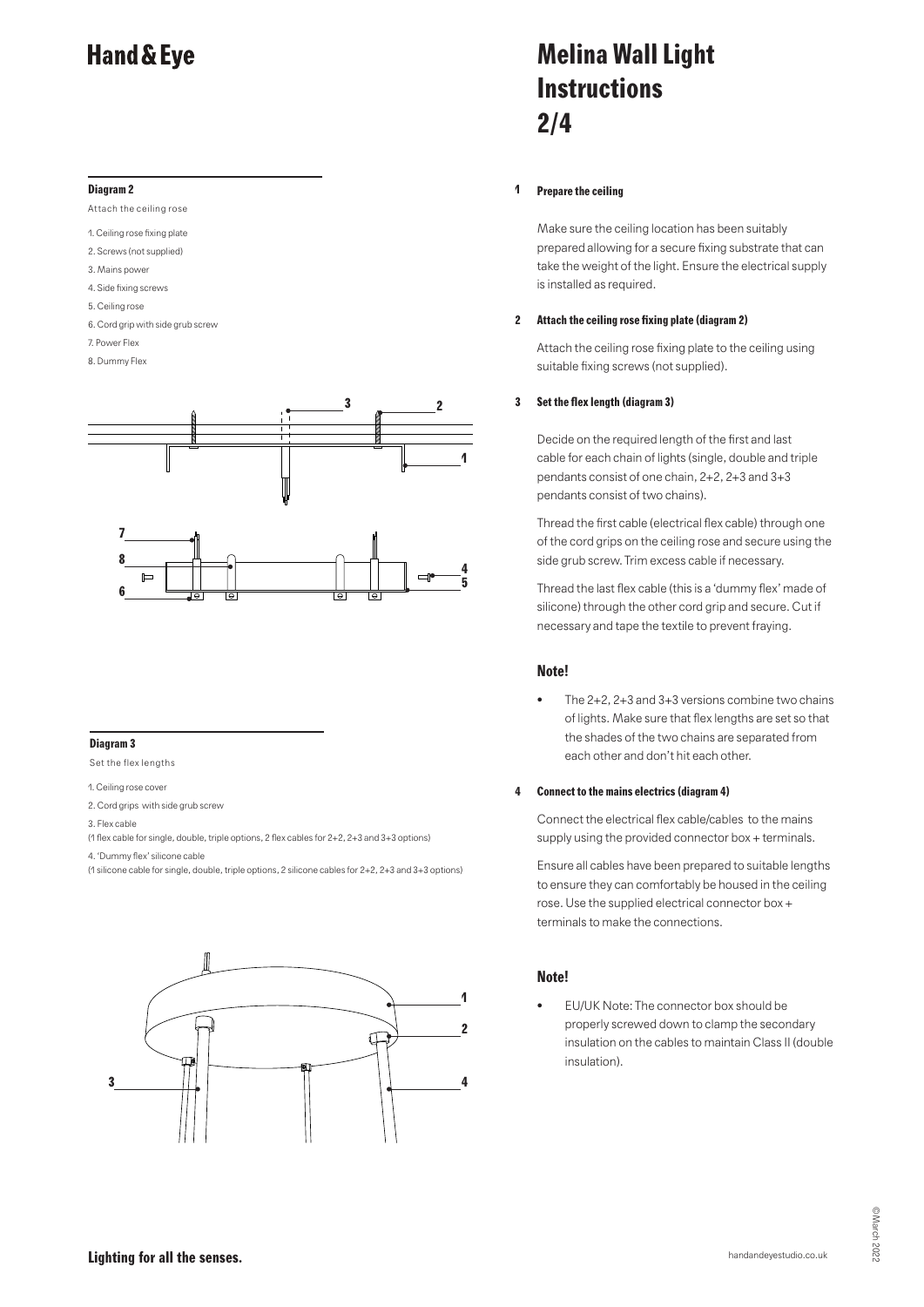### **Diagram 4**

Connect the electrics

1. Connector block + terminals

2. Supply mains voltage

3. Lamp loop 1

4. Lamp loop 2 (where required)



# **Melina Wall Light Instructions 3/4**

#### **5 Attaching the ceiling rose cover (diagram 5)**

Now that the wiring is complete the ceiling rose can be closed up by attaching the cover. Slide the cover over the fixing plate and locate the side screw holes with those on the fixing plate. Use the brass fixing screws to secure the cover to the fixing plate. The Melina Pendant will now be installed and ready to use.

#### **Diagram 5**

Connect the electrics

1. Ceiling rose fixing plate

2. Ceiling rose cover

3. Ceiling rose brass side fixing screws